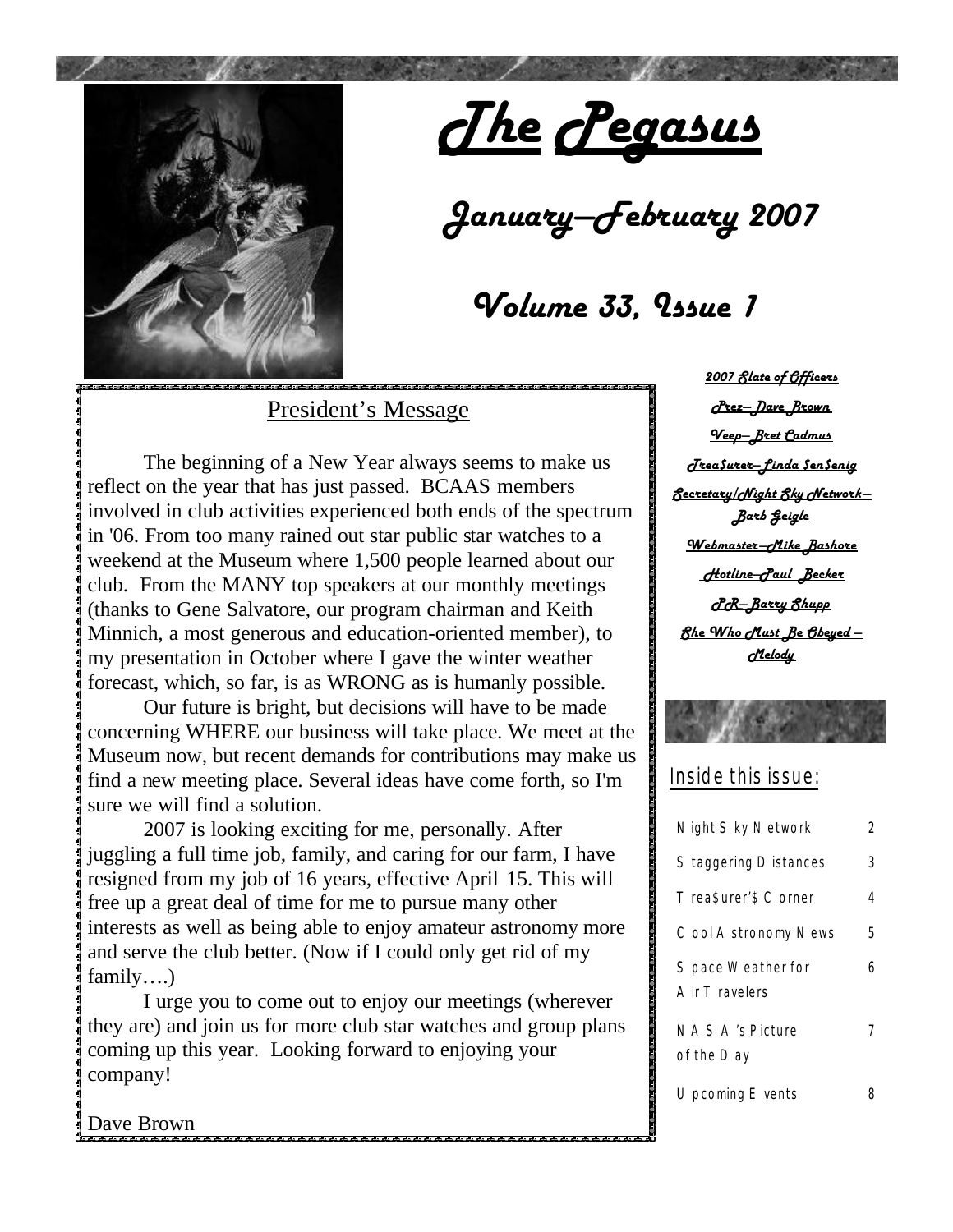П Π

П

 $\overline{\Pi}$ 

 $\overline{\Pi}$ 

 $\overline{\Pi}$ 

П

П

П

Π

П

 $\overline{\Pi}$ 

П

П

П D. O  $\mathbb I$ 

 $\mathbb I$  $\mathbb I$  $\overline{\Pi}$ 

 $\Box$  $\mathbb I$  $\Box$  $\overline{\mathsf{I}}$  $\overline{\mathsf{I}}$ 

 $\Box$  $\begin{matrix} \end{matrix}$  $\Box$  $\overline{\mathsf{I}}$ 

 $\overline{\mathbf{u}}$  $\Box$  $\overline{\mathbf{u}}$  $\Box$  $\Box$  $\mathbb I$  $\begin{matrix} \end{matrix}$  $\overline{\mathbf{u}}$ 

 $\Box$ 

 $\begin{matrix} \end{matrix}$ 

 $\mathbb I$  $\overline{\Pi}$  $\overline{\mathbf{u}}$  $\mathbb I$  $\begin{matrix} \end{matrix}$ 

 $\overline{\mathbf{u}}$ 

 $\overline{\Pi}$  $\mathbb I$  $\mathbb I$  $\overline{\mathbf{u}}$ 

I  $\mathbb I$ 

 $\overline{\Pi}$  $\mathbb I$  $\begin{matrix} \end{matrix}$ 

 $\overline{\mathbb{I}}$  $\overline{\mathbb{I}}$  $\overline{\mathbf{u}}$ 

 $\Box$ 

 $\overline{\Pi}$ 

Π

### **Night Sky Network Update By Barb Geigle**

*Message from Marni Berendsen, Administrator of the Night Sky Network: "We have had another successful year of outreach, reaching the 400,000th person in November. Thank you all for doing such outstanding work passing the excitement on to so many. We are looking forward to another wonder-filled year ahead, starting off on February 1st with a teleconference by Dr. Mark Showalter, an expert on rings and moons in the Solar System, working with the Cassini Mission. Be sure to mark your calendar and we will keep you updated as it gets closer."*

I I would personally like to thank everyone who helped our efforts to reach the public this year. I would like to see more people get involved in 2007. The toolkits we receive have everything you need, including a training DVD. An event does not have to be a large formal gathering. It can just be a couple of family members or friends – anywhere you use something from a toolkit. So please don't hesitate to get involved. I would be glad to help anyone! П

Sky Publishing has decided to stop producing *Night Sky,* its bimonthly magazine for beginning amateur astronomers. The next issue, appearing in February and dated March/April 2007, will be the last. More information about the disposition of existing subscriptions will be available shortly. П

Clubs who have held and logged **10 or more events** using NSN resources during 2006 will receive a bonus gift, the limited edition poster "8 Planets: The New Cosmic Order" recently released by National Geographic. Beautifully illustrated with scaled sizes of the eight planets, along with dwarf planets Ceres, Pluto, and Eris, the poster also shows the orbits of these bodies and current missions to explore them. A valuable tool in answering the question "How many planets are there?" BCAAS has logged 15 events this year!

I am wishing everyone a happy and healthy 2007, hopefully with more clear nights than 2006!

, , , , , , , , , , ,

, , , , , , , , , , , , ,

Barb Geigle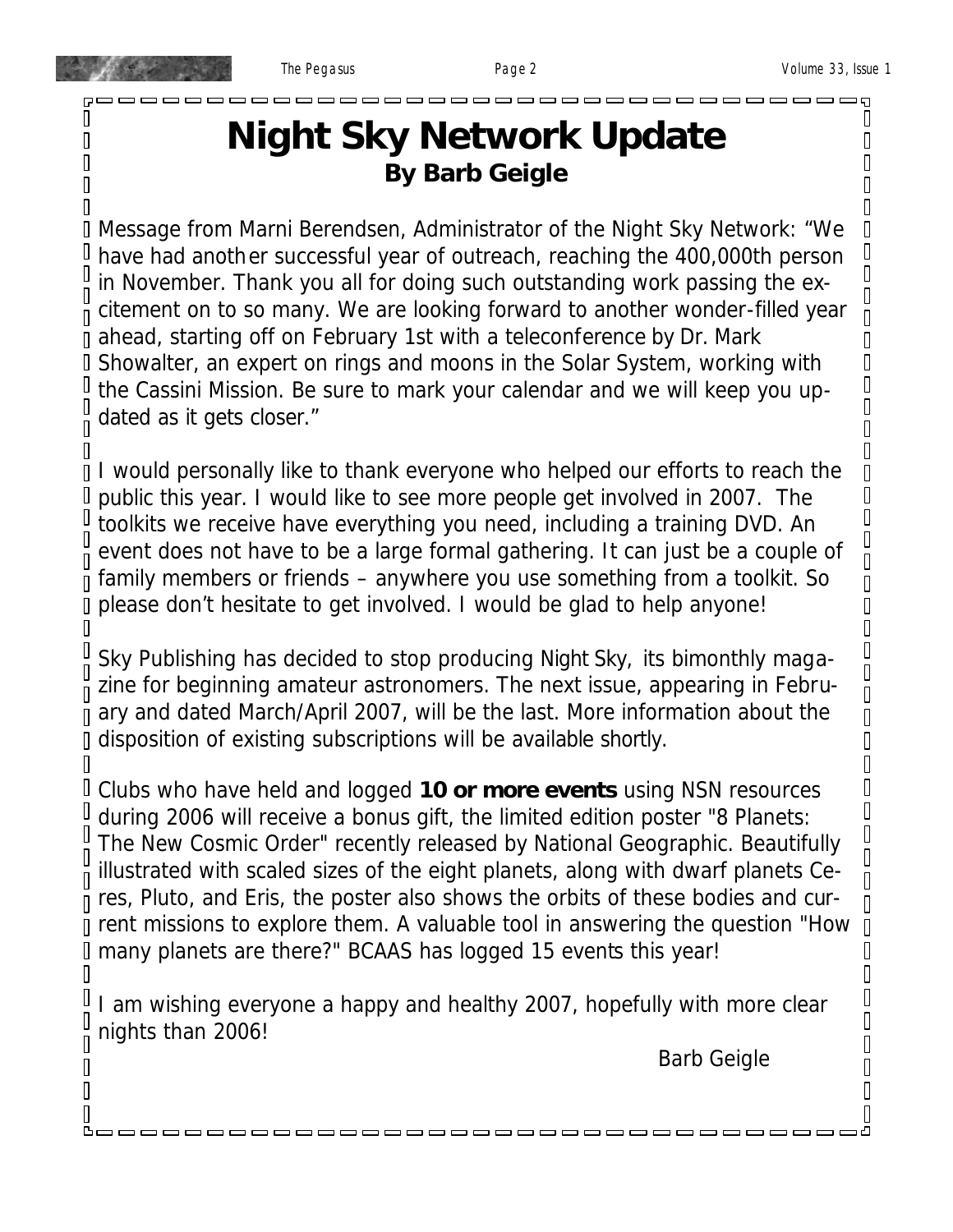

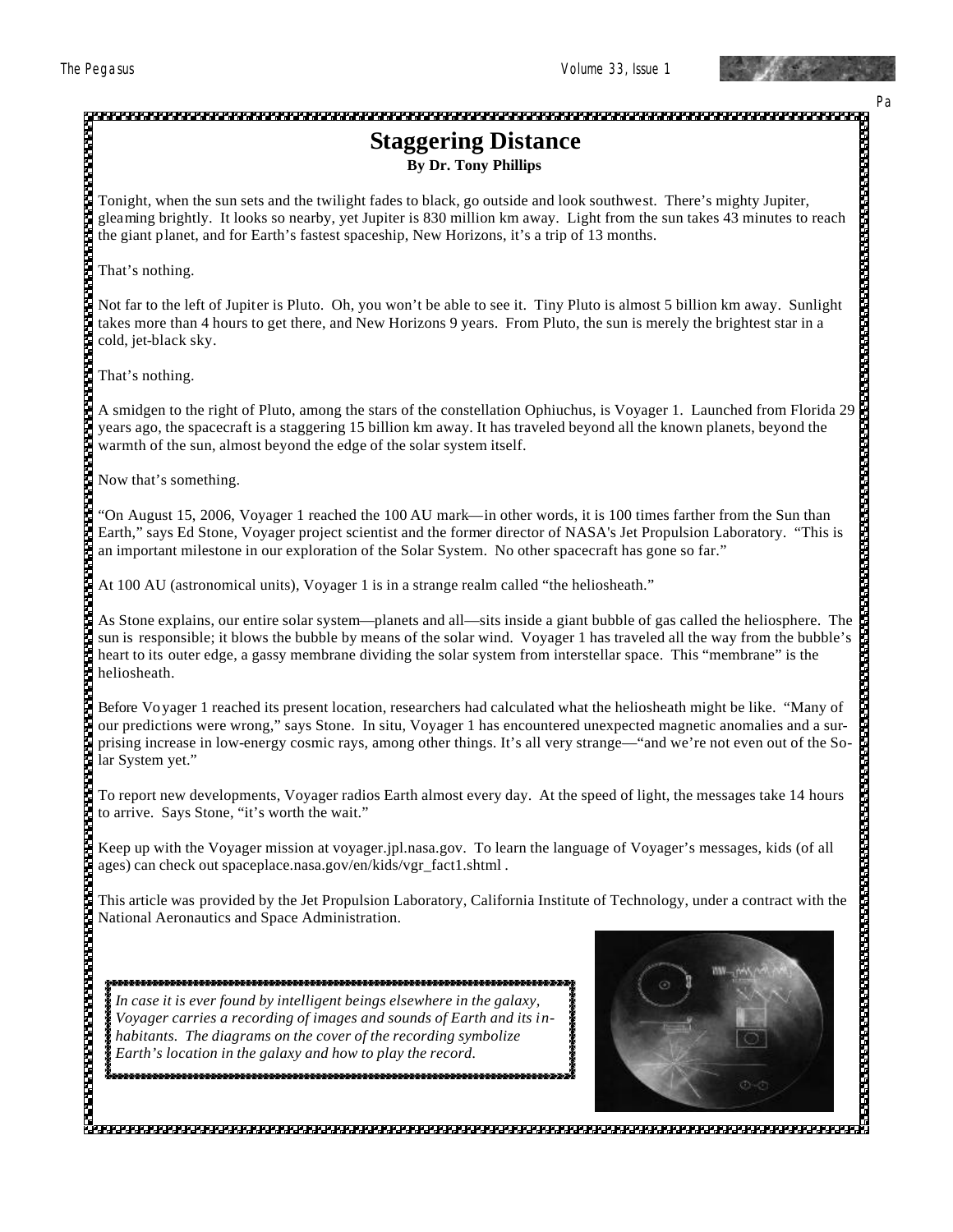Page 4

## TREA\$URER'\$ CORNER by Linda Sensenig

#### *DUES ARE DUE*

If you receive a paper Pegasus, you will find that brightly colored dues reminder attached. If you receive an electronic Pegasus, your brightly colored dues reminder will be mailed. The dues remain \$20.00 for an individual and \$25.00 for a family membership. If you joined during the year 2006, your dues have been pro-rated, which will bring them to the end of 2007. It is important that you pay in the month of January, as there is that nasty little \$2.50 late fee attached if you do not.

If you receive a dues reminder and have already paid, please let me know. You can either pay me at the January meeting or mail me a check payable to BCAAS. My address is 345 Douglass Street, Wyomissing PA 19610.

#### *SYMPATHY CARDS*

If a BCAAS member is in the hospital or has lost a loved one, the club does send get well and sympathy cards. However, this is only if Linda knows about it. So if you know a member is in the hospital or has lost a loved one, please let her know and she will send a card on behalf of the club.

#### *SEARCHING FOR OLD RECORDS*

Many years ago, Joanne Capone was going to write a history of BCAAS, so Linda LOANED her all her old issues of Pegasus. After the Capone's dropped out of the club, she gave these newsletters to someone (unfortunately she did not give them back to the person who gave them to her!) If you happen to have all these old issues of Pegasus, Linda would really like to get them back again

#### *MYTHOLOGY OF THE NIGHT SKY - CORONA BOREALIS*

King Minos of Crete had a daughter Ariadne. When she married Theseus, he gave her a crown. You would think that was the beginning of a beautiful love affair. After all, it isn't every woman who receives a crown as a wedding gift from her husband. Alas, this was not to be. There was no happy ever after for this couple for Theseus eventually deserted her and she married Liber Bacchus. But what happened to the crown Theseus had given her? It was transferred to the night sky, of course, as the constellation Corona Borealis.

This constellation was named by numerous other ancient cultures, many of whom also saw a crown in these stars. The old Celtic story behind the Corona is that it represented the crown of the House of Arianrod, the sister of Gwydyon and Don, the Fairy King. This crown has also been called the crown that Ahasuerus placed on Esther's head (from the Biblical book of Esther), or the Crown of Thorns. The Chinese, however, called it Kwan Soo, a cord. And the Shawnee Indians knew it as the Celestial Sisters, fairest of them being the theories such the Hercules Hawk.

In May of 1866, in this small constellation, a new star suddenly blazed into life. It flared to 2nd magnitude, then declining to 10th magnitude but rising again to 8th magnitude where it remains to this day as the star T Corona. This was the first variable star to be studied universally by using a spectroscope.

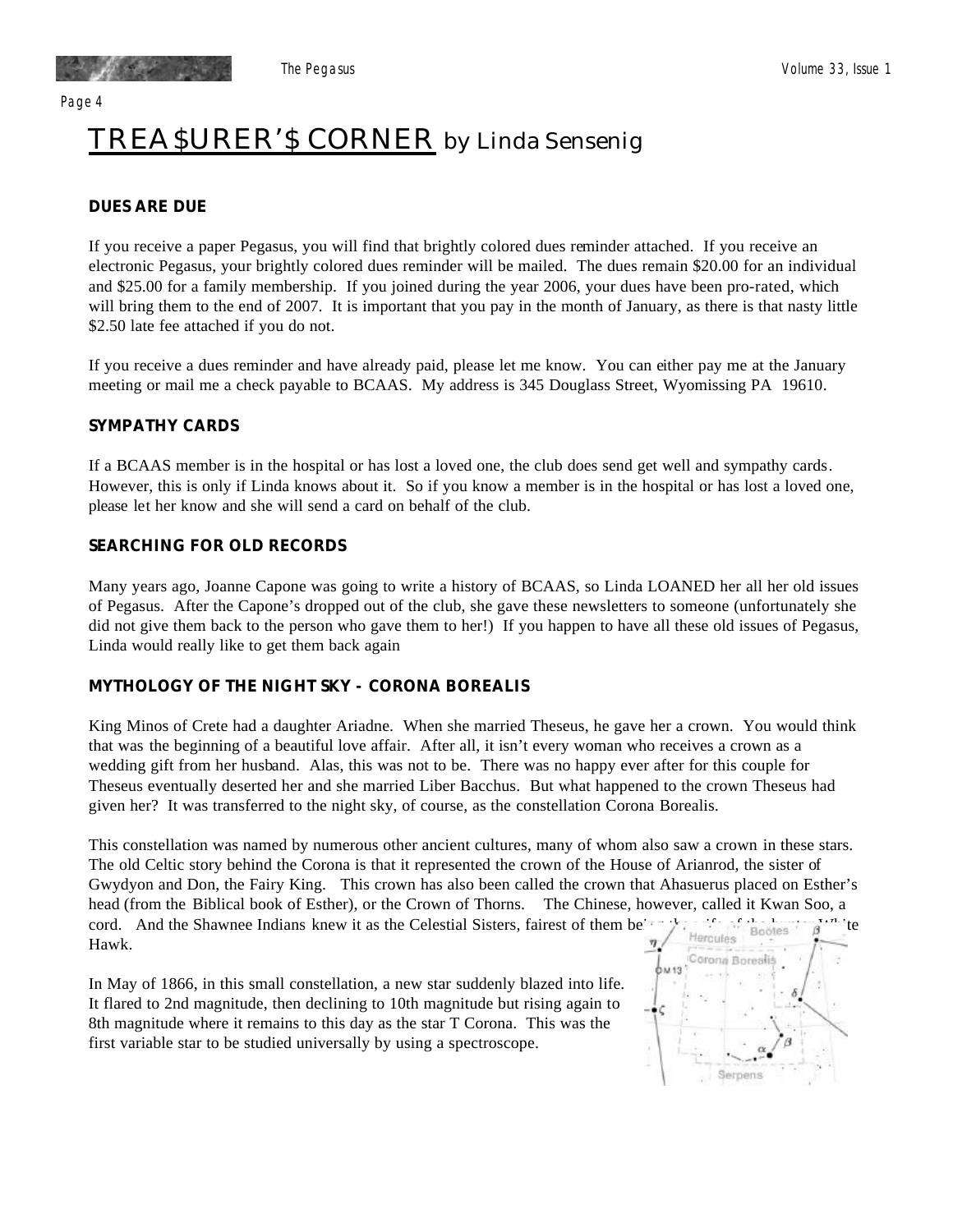

### **Marshmallows? Cotton candy?**

*Comets are beautiful, mysterious objects only rarely seen in our night skies. A comet often appears as a fuzzy ball with a long, white tail--sometimes with a second blue tail visible. But what are they? What's at the heart of a comet? That's what the Deep Impact space mission set out to learn by crashing its "smart impactor" into the nucleus of Comet Tempel 1 on July 4, 2005. Deep Impact's camera and many other orbiting and groundbased telescopes observed and studied the material that was blasted out of the resulting crater. Now scientists all over the world have had time to look at the data and gain a better understanding of these icy visitors from the outer solar system. Visit The Space Place at http:// spaceplace.nasa.gov/en/kids/deepimpact, and see what they have found out.*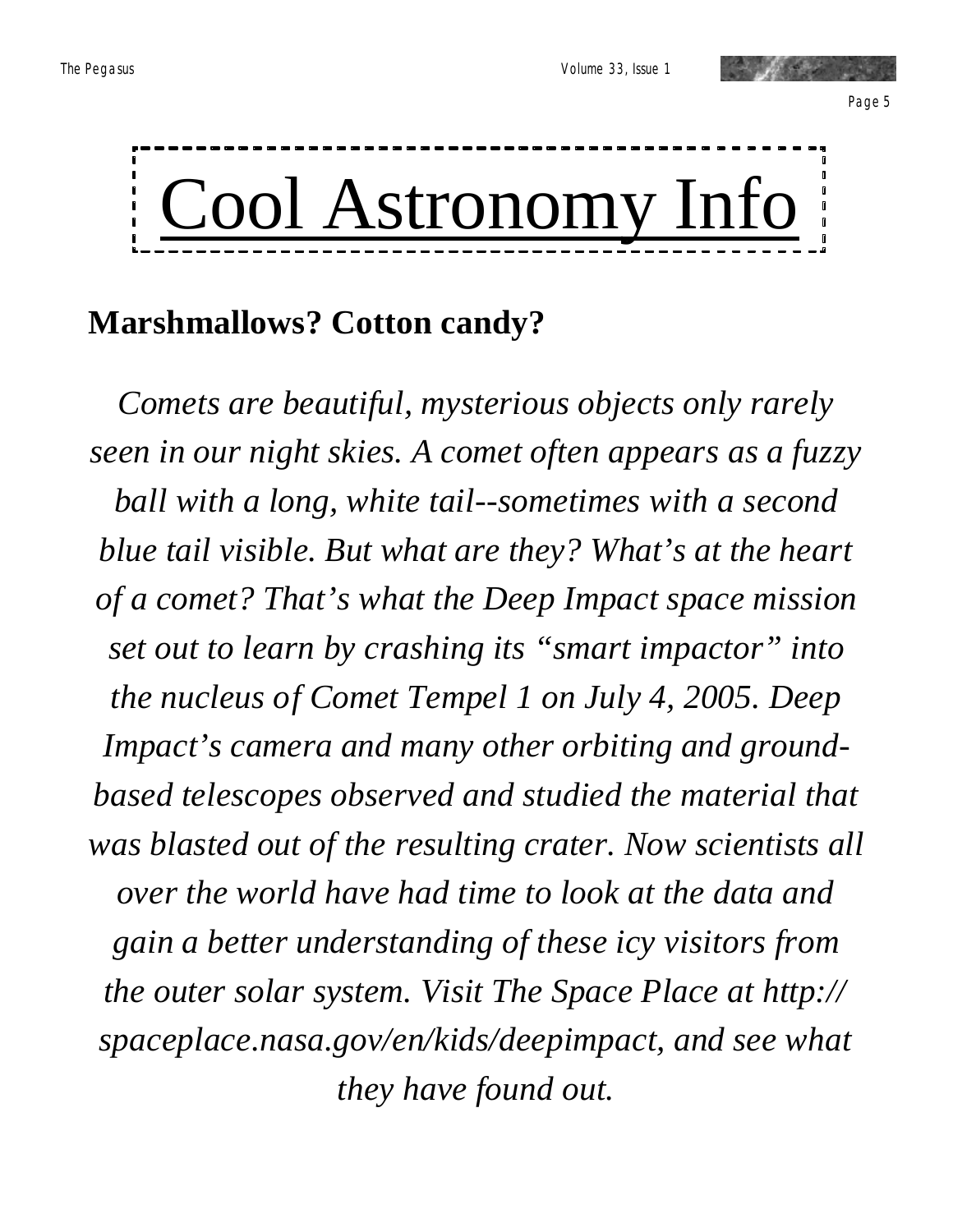Page 6

### **Space Weather for Air Travelers**

By Dr. Tony Phillips

At a time when much of the airline industry is struggling, one type of air travel is doing remarkably well: polar flights. In 1999, United Airlines made just twelve trips over the Arctic. By 2005, the number of flights had grown to 1,402. Other airlines report similar growth.

The reason for the increase is commerce. Business is booming along Asia's Pacific Rim, and business travel is booming with it. On our spherical Earth, the shortest distance from Chicago to Beijing or New York to Tokyo is over the North Pole. Suddenly, business travelers are spending a lot of time in the Arctic.

With these new routes, however, comes a new concern: space weather.

"Solar storms have a big effect on polar regions of our planet," explains Steve Hill of NOAA's Space Weather Prediction EURCH IN DOUGLET, COOT AGO. EVERYONE KNOWS ADOUT THE NOTTHELT EIGHTS, OUT THE S MOTE TO IT THAN THAT THE AMPHANES<br>fly over the poles during solar storms, they can experience radio blackouts, navigation errors and computer caused by space radiation." Center in Boulder, Colorado. Everyone knows about the Northern Lights, but there's more to it than that: "When airplanes

In 2005, United Airlines reported dozens of flights diverted from polar routes by nas ty space weather. Delays ranged from 8 m 2005, onlied Affilmes reported dozens of fights diverted from polar folies by has tyspace weather. Detays ranged from<br>minutes to nearly 4 hours, and each unplanned detour burned expensive fuel. Money isn't the only conce search—figuring out how much exposure is safe for flight crews," says Hill. "Clearly, less is better." flight attendants who fly too often over the poles could absorb more radiation than is healthy. "This is an area of active re-

To help airlines avoid bad space weather, NOAA has begun equipping its GOES weather satellites with improved instruments to monitor the Sun. Recent additions to the fleet, GOES 12 and 13, carry X-ray telescopes that take spectacular pictures of sunspots, solar flares, and coronal holes spewing streams of solar wind in our direction. Other GOES sensors detect solar protons swarming around our planet, raising alarms when radiation levels become dangerous.

"Our next -generation satellite will be even better," says Hill. Slated for launch in 2014, GOES-R will be able to photograph exprosive annosphere—a boon to forceasters. Also, advanced sensors will alch ground controllers to a variety of dangerous particles near Earth, including solar protons, heavy ions and galactic cosmic rays. the Sun through several different X-ray and ultra -violet filters. Each filter reveals a somewhat different layer of the Sun's explosive atmosphere—a boon to forecasters. Also, advanced sensors will alert ground controllers to a variety of dangerous

some of our inactive members come back, and hopefully so that we can add new members to "GOES-R should substantially improve our space weather forecasts," says Hill. That means friendlier skies on your future  $c_{\text{max}}$  and  $c_{\text{max}}$ trips to Tokyo.

For the latest space weather report, visit the website of the Space Weather Prediction Center at http://www.sec.noaa.gov/. For more about the GOES-R series spacecraft, see http://goespoes.gsfc.nasa.gov/goes/spacecraft/r\_spacecraft.html . For help in explaining geostationary orbits to kids—or anyone else—visit The Space Place at http://spaceplace.nasa.gov/en/kids/goes/ goes\_poes\_orbits.shtml .



Aeronautics and Space Administration.

*magnetic North Pole, where space weather is of greatest concern.*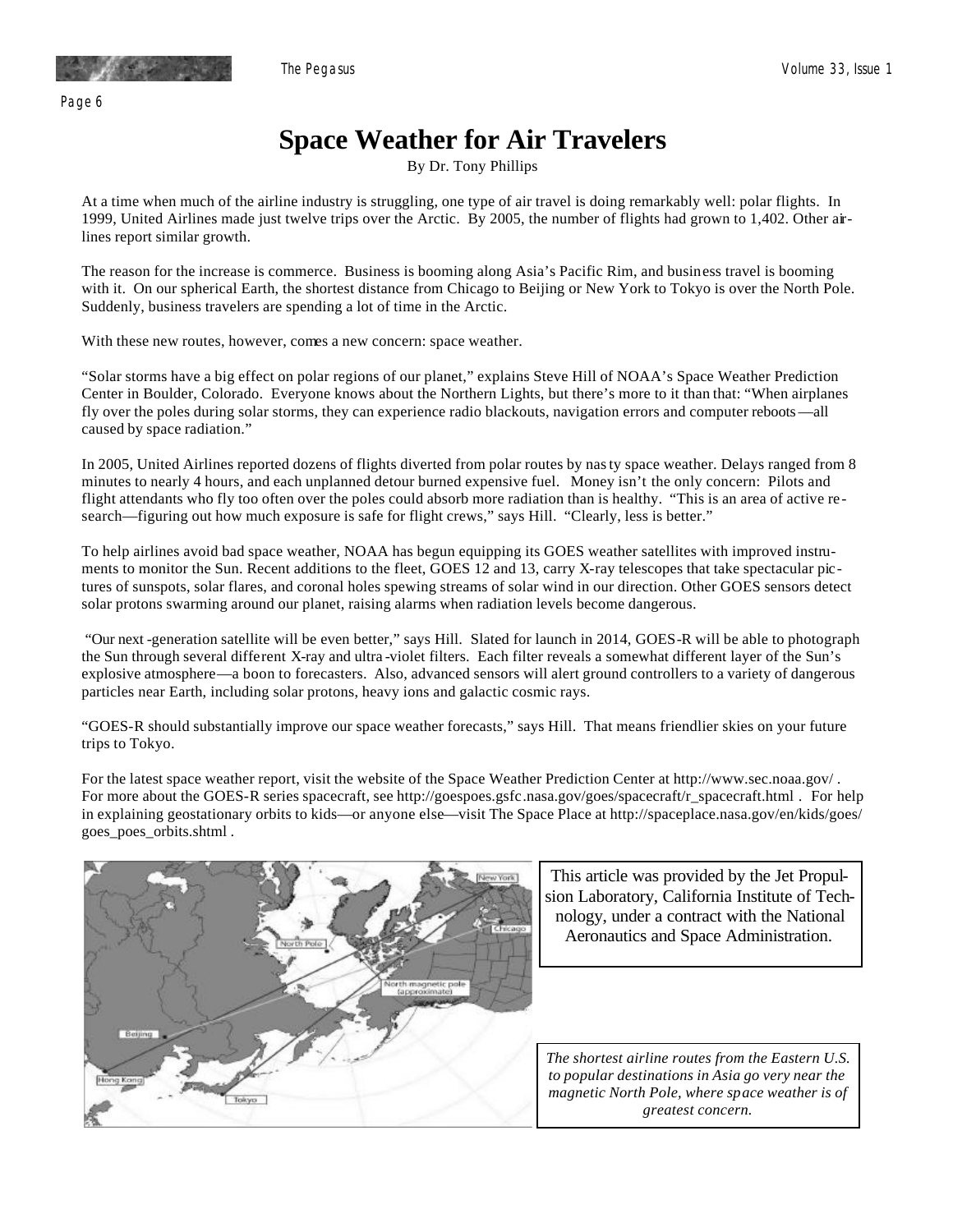

Page 7

### NASA's Astronomy Photo of the Day—January 1, 2007



#### **NGC 6960: The Witch's Broom Nebula Credit & Copyright:** T. A. Rector (U. Alaska), WIYN, NOAO, AURA, NSF

**Explanation:** Ten thousand years ago, before the dawn of recorded human history, a new light must suddenly have appeared in the night sky and faded after a few weeks. Today we know this light was an exploding star and record the colorful expanding cloud as the Veil Nebula. Prtured above is the west end of the Veil Nebula known technically as NGC 6960 but less formally as the Witch's Broom Nebula. The rampaging gas gains its colors by impacting and exciting existing nearby gas. The supernova remnant lies about 1400 light-years away towards the constellation of Cygnus. This Witch's Broom actually spans over three times the angular size of the full Moon. The bright star 52 Cygnus is visible with the unaided eye from a dark location but unrelated to the ancient supernova.